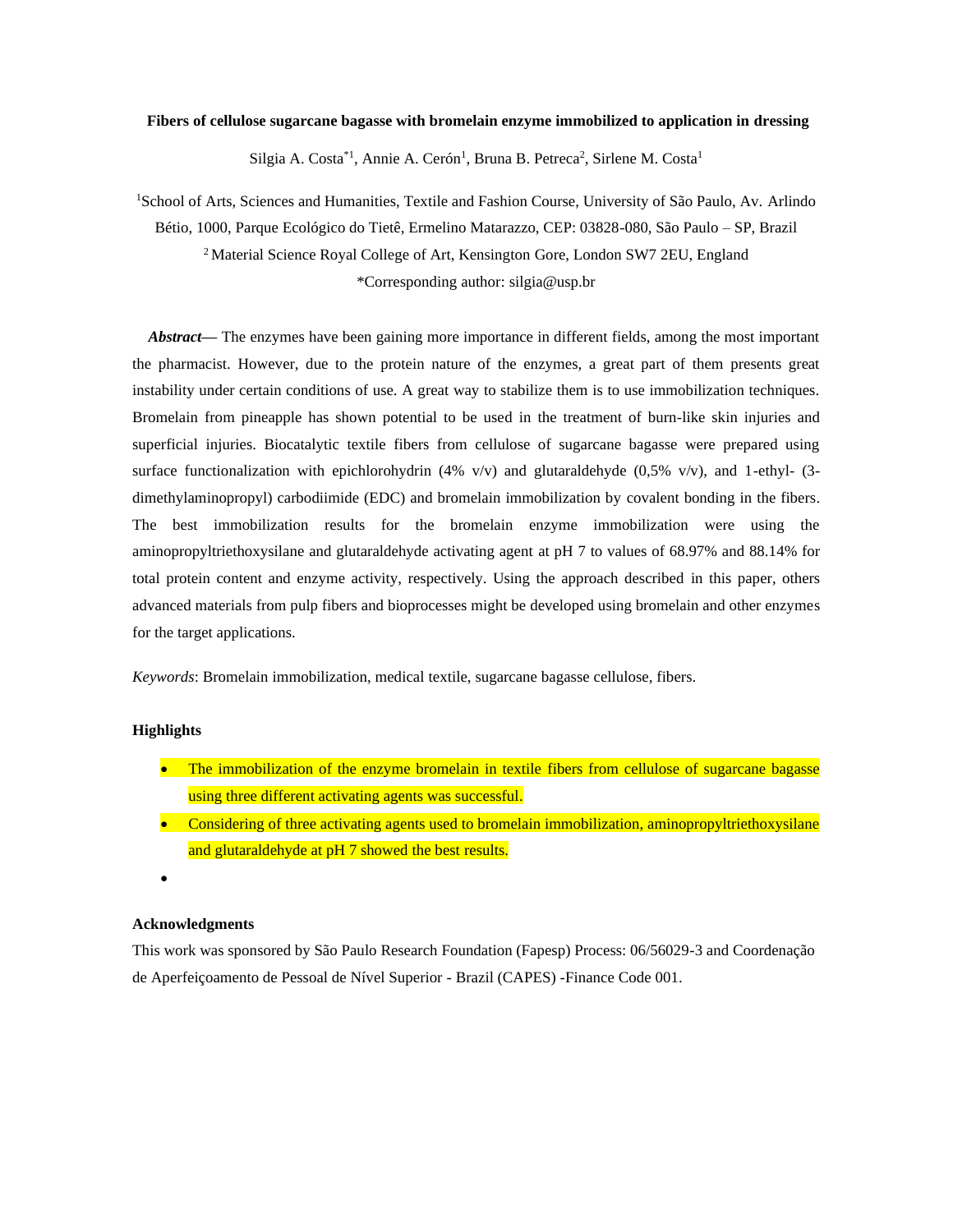# **1 INTRODUCTION**

In the medical field, textile materials play an increasingly important role, especially with advances in nanotechnology. Fibers, woven, non-woven, and knitwear can be used in a variety of applications, such as non-implants, implants and extracorporeal devices [1].

The morphological and cutting characteristics, as well as the large surface area, mean that the fibers present a wide range of functionality possibilities, which are candidates for several applications of interest [2]. For use in medical textiles, the materials must meet certain specifications such as biocompatibility, sterilizable, non-toxic and exhibit good mechanical characteristics, especially in relation to strength and durability. These recommendations are necessary for the protection of the patient and the medical staff against infection and contamination. Others important properties for medical textiles are toughness, absorbability, and flexibility. The materials used may be biodegradable, natural, synthetic or non-biodegradable [3]. Medical textile materials can be classified as surgical textiles, textiles for extra-corporeal systems and hygiene and health products. Within the group of surgical textiles can be found implantable and non-implantable textiles, the group of extra-corporeal systems refer to artificial organs, and hygiene and health products to bedding, uniforms and cleaning materials, among others [2].

Textile fibers for implantable application is a constant focus of studies and researches. Heart valve rings, vascular grafts, percutaneous devices, and hernia repair meshes can be found. In addition, the fibers have been used in regenerative medicine [4, 5]. Use of fibers in bone tissue engineering offers clear advantages such as good porosity, lightness, and a better adjustable elastic modulus than a metallic product, which improves bone tissue regeneration [6]. About non-implantable materials, these are materials with applications outside the body, such as compresses, plasters, and gauzes.

Wound care dressings are used in multiple applications including protection against infection, absorption of blood and fluid exudation, scarring, and drug applications. They are usually formed by a contact layer with a wound, an absorbent layer, and the base material. A contact layer should not adhere to the wound. Collagen, alginate and chitosan fibers are used as healing substances. The absorbent material may be from a cotton and viscose nonwoven. In the layer of contact with the skin are used knits, fabrics and nonwoven of fibers of silk, polyamide, viscose, and polyethylene. In the base material, nonwoven fibers of cotton, viscose, and synthetic fibers are used [2].

Bandages are materials used in various applications including to hold the dressing over the wound. The bandages may be knitted, woven and nonwoven from cotton fibers, viscose, polyamide, and elastane yarns. Elastane yarns provide more comfort in the bandage structure [2, 7]. In addition, global trends for scientific and technological advancement in new materials highlight the importance of using industrial and agroindustrial waste as raw materials in production processes. Reuse and recycling of these wastes can minimize the environmental problems associated with the accumulation and reduce the use of noble raw materials [8, 9].

In Brazil, sugarcane is one of the largest monocultures, with an estimated yield of 615,839.9 million tons in 2018-2019. Most of the sugarcane produced is used to produce sugar and alcohol. Sugar production is estimated at 31,728.5 million tons, and ethanol is 32,314,145.9 million liters [10]. An amount of 1 ton of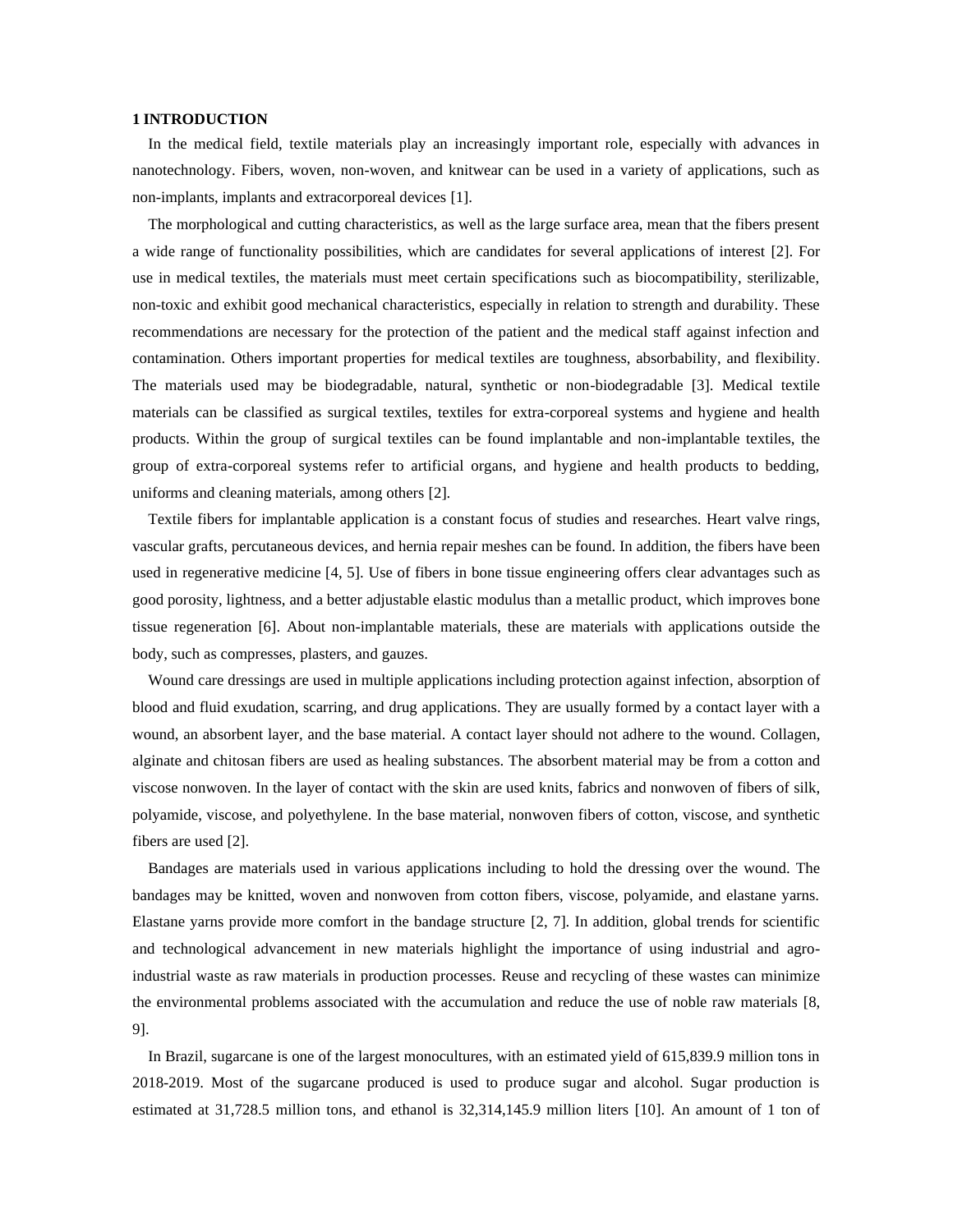sugarcane used in the manufacture of sugar and ethanol generates, on average, 250 kg of bagasse and 200 kg of straw and tips [11].

Bagasse is a residue rich in carbohydrate, being constituted by fibers and inner pith in proportions of approximately 65% and 35% respectively [12]. Like all other lignocellulosic material, the bagasse is constituted by three main macromolecular components: cellulose, hemicellulose, and lignin [13]. In this way, the composition of sugarcane bagasse has stimulated several research groups to develop technologies aimed at their use [14-19]. Sugarcane bagasse cellulose has been studied to produce derivatives such as acetate, paper and textile fibers [18].

Many techniques have been used for enzyme immobilization, and the technique selection will depend directly on the enzyme characteristics such as solubility, among the others [20]. In 1995, Kennedy proposed a method of classification for enzymes immobilization, which seeks to combine the nature of the interactions between the enzyme and the support responsible for immobilization (Fig. 1).



#### **Fig. 1 Classification of enzyme immobilization methods [21]**

Bromelain is a mixture of proteolytic enzymes derived from the stem of the pineapple plant, (Ananas comosus) with a molar mass of 23.8 kDa In vitro and in vivo studies with bromelain revealed the properties, anti-inflammatory, antithrombolytic and fibrinolytic. Due to bromelain efficacy, safety, and lack of side effects after its oral administration, bromelain has gained growth, acceptance, and compliance among patients as a phytotherapeutic drug [22-24].

Another wide range of therapeutic benefits has been claimed for bromelain, such as oral treatment of diseases related to inflammation and blood coagulation, inhibition of platelet aggregation, angina pectoris, bronchitis, sinusitis, surgical trauma, thrombophlebitis, pyelonephritis and increased drug absorption, particularly antibiotics, modulation of tumor growth, third-degree burns and improvement of antibiotic action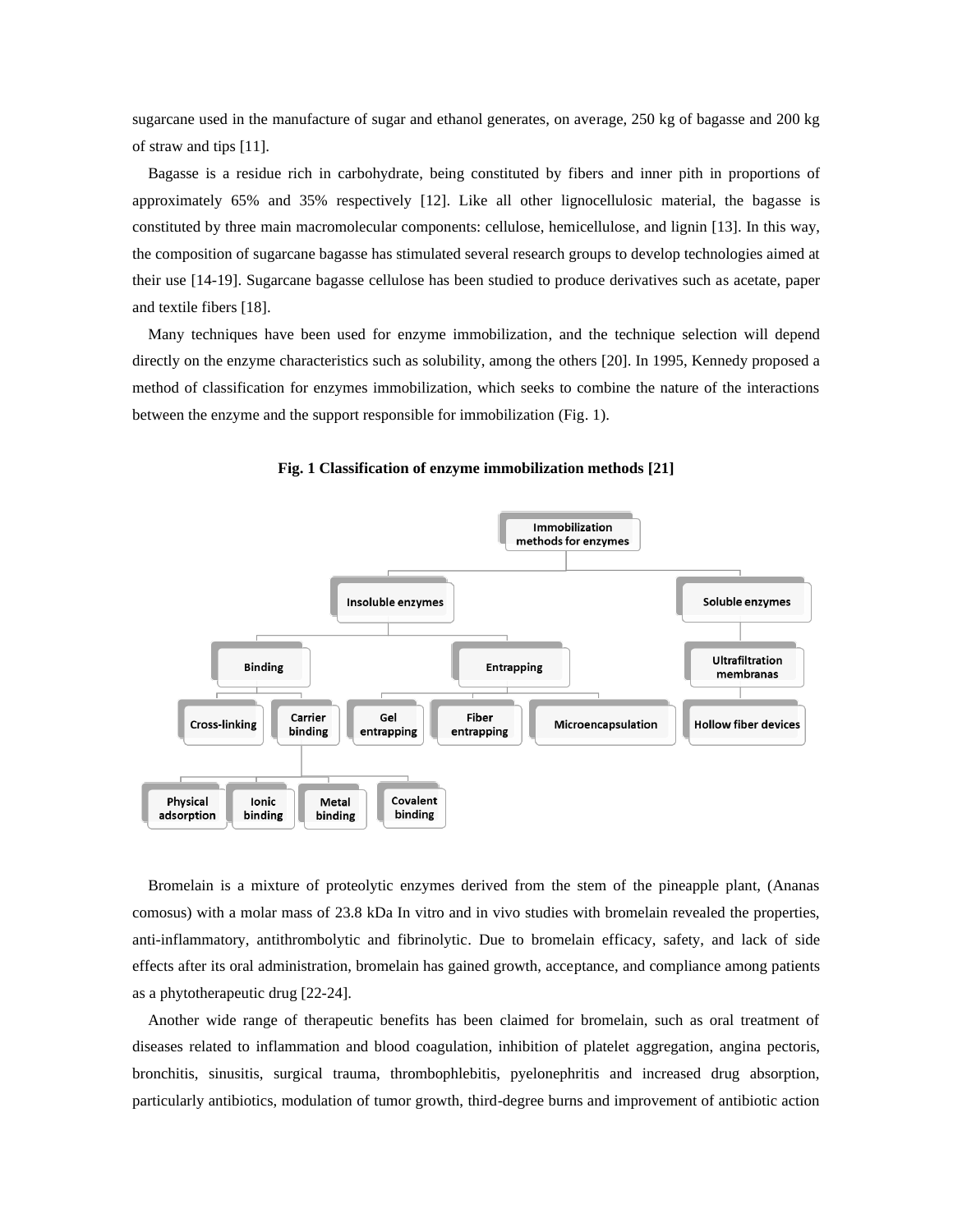[25-27]. Biochemical experiments indicate that these pharmacological properties depend only in part on proteolytic activity [27].

Anti-inflammatory effect of bromelain is also related to its proteolytic activity. Bromelain inhibits the synthesis of inflammatory mediators, prostaglandin E2 and thromboxane A2. It has also been reported to increase tissue permeability by fibrinolysis and promote fluid reabsorption of edema in the systemic circulation [28]. Anti-inflammatory activity of bromelain was studied in nanoparticles synthesized from katira gum loaded with this enzyme. The results showed that increasing the dose of bromelain from 20 mg/kg to 40 mg/kg led to a significant inhibition in rat hind paw edema [29].

Bromelain has been used in several applications in the food and pharmaceutical industries, it can be used in the brewing of meat, in the clarification of beers, in the manufacture of cheeses, in the preparation of children's and dietetic foods, in the pretreatment of soybeans, in the treatment of leather, in the treatment of digestive disorders, wounds, and inflammations, preparation of hydrolyzed collagen. Bromelain can also be used to produce ointments, creams, lotions, and gels, precisely because of its proven therapeutic efficacy [25, 26, 30].

In the textile industry, bromelain at acidic pH can be used in the presence of sodium chloride for controlled surface hydrolysis of wool. Bromelain treated wool can be washed in washing machine with minimum weight loss and tensile strength, at an industrial level [31].

The aim of this study is immobilized bromelain in fibers from sugarcane bagasse cellulose SH/H2O using three different activating agents (epichlorohydrin  $(4\%$  v/v) + glutaraldehyde  $(0.5\%$  v/v), 1-ethyl- (3dimethylaminopropyl) carbodiimide (EDC) + universal buffer and γ-aminopropiltrietoxisilano (γ-APS) + (0.5%) glutaraldehyde) at pH 6 and 7 were tested.

## **2 MATERIALS AND METHODS**

Sugarcane bagasse cellulose fibers (lyocell fibers) were obtained according to Costa, et al. (2013) [18], bromelain from pineapple stem with 3-7 units mg-1 protein, of the Sigma-Aldrich, epichlorohydrin Sigma Aldrich, γ- aminopropyltriethoxysilane (γ-APS) Sigma Aldrich, 1-ethyl- (3-dimethylaminopropyl) carbodiimide (EDC) Sigma Aldrich and glutaraldehyde Sigma Aldrich. All reagents and solvents using were analytical grade.

## **2.1 Fiber activation**

**S**ugarcane bagasse cellulose fibers were activating using epichlorohydrin (4% v/v) with glutaraldehyde (0,5% v/v), 1-ethyl- (3-dimethylaminopropyl) carbodiimide (EDC) and γ- aminopropyltriethoxysilane (γ-APS) with glutaraldehyde  $(0.5\% \text{ v/v})$ .

## **2.1.1 Fibers activation with epichlorohydrin (4% v/v) and glutaraldehyde (0,5% v/v)**

Three samples of 0.2 g of fibers produced with bagasse cellulose  $(SH/H<sub>2</sub>O)$  were weighed and treated with 25 mL of 4% (v/v) epichlorohydrin solution for 15 min at 50  $^{\circ}$ C and washed with distilled water. After, the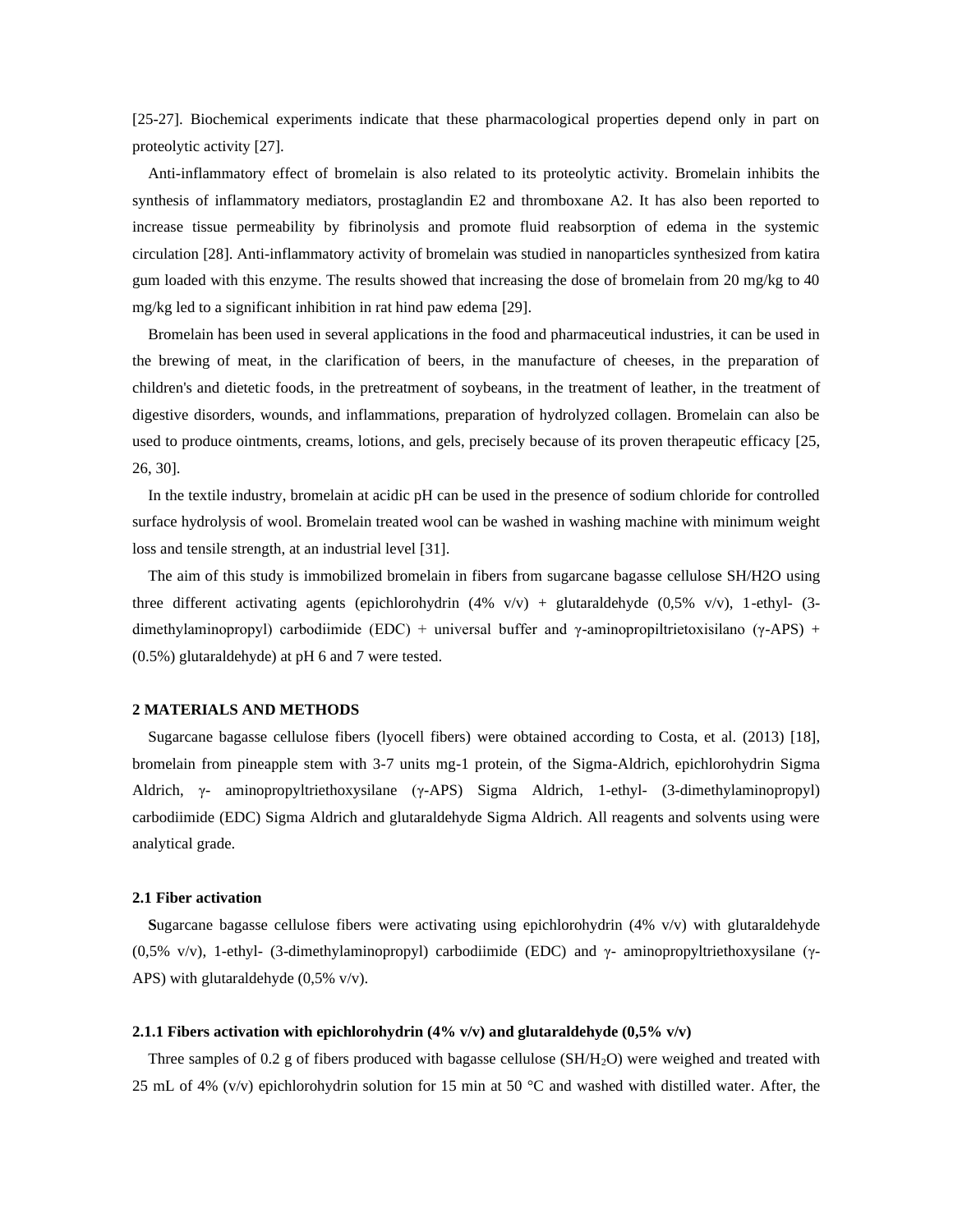fibers were held in a glutaraldehyde solution 0.5% (v/v) for 2 h at room temperature. After this time, the samples were washed and dried for 2 h at 50 °C.

## **2.1.2 Fibers activation with 1-ethyl- (3-dimethylaminopropyl) carbodiimide (***EDC***)**

Samples of 0.2 g of the fibers produced with bagasse cellulose (SH/H2O) were placed in contact with a 0.75% (w/v) solution of 1-ethyl- (3-3-dimethylaminopropyl) carbodiimide (EDC) prepared in universal buffer solution at pH 7, for a period of 60 min. After this period the samples were vacuum filtered.

#### **2.1.3 Fibers activation using** *γ-aminopropyltriethoxysilane* **(***γ***-***APS)* **and glutaraldehyde (0,5% v/v)**

Samples of 0.2 g of the fibers produced with bagasse cellulose (SH/H2O) were placed in contact with a 1%  $(v / v)$   $\gamma$ -aminopropyltriethoxysilane ( $\gamma$ -APS) solution prepared in universal buffer solution at pH 4, 6, 7 and 9 for a period of 24 h. Successive the samples were vacuum filtered and placed in a 0.5% (v/v) solution of glutaraldehyde for 1 h. The glutaraldehyde solution was removed.

## **2.2 Bromelain immobilization**

Solutions of bromelain (0.025 g in 25 mL phosphate buffer) at pH 6 and 7 were prepared and 20 mL of each enzymatic solution was added to the treated fiber samples to contact time of 3 h [34, 35]. After this time, the enzyme solutions were removed, and the volume measured to check for loss of volume by absorption. The samples of the enzyme solutions 0h, 3h, 1st, 2nd, and 3rd wash, were used to measure activity. Determination of the proteolytic activity was carried out according to modifications of the methodologies proposed by KUNITZ (1947) and WALTER (1984) [32,33].

Soluble protein concentration was determined by the colorimetric method of Bradford (1976) [36] which is based on the color change of the acidic solution of Coomassie Brilliant Blue G 250, when binding to a protein the maximum absorbance changes from 465 nm to 595 nm, and calculations were performed by Equation 1 [5]:

$$
RP = \left(\frac{P_{ads}}{P_0}\right) \times 100
$$
 (Equation 1)

RP= Protein yield (%); P0= Protein available for immobilization (mg), and Pads= $(P_0-P_s-P_f)$  the amount of protein adsorbed to the support was determined as the difference between  $P_0$  the proteins and remaining in the supernatant  $P_s$  in the filtered and  $P_f$  at the end of the immobilization process (mg).

The yield of the immobilization process was calculated by Equation 2:

$$
RI = \left(\frac{v_{act}}{v_{ads}}\right)
$$
 (Equation 2)  

$$
U_{ads} = U_{act} - U_s - U_f
$$
 (Equation 3)

In which: RI= Immobilization yield (%), Uact = enzyme activity units provided for immobilization; Uads= overall units of enzyme absorbed by the support is given by the difference between the given units for the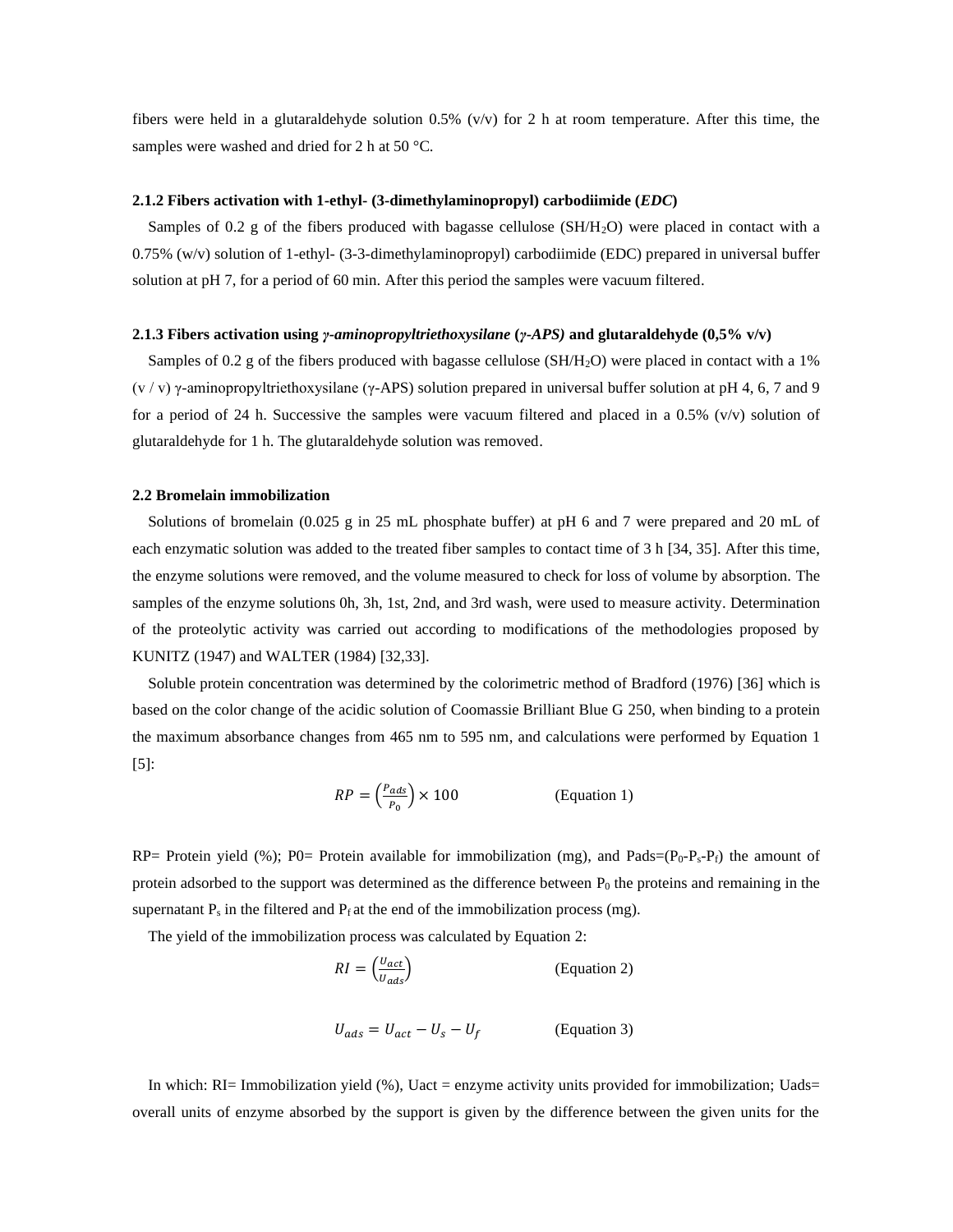immobilization (Uact), waste units present in the supernatant (Us) and filtered at the end of the immobilization process (Uf).

## **2.3 pH stability of bromelain immobilized in cellulose fibers**

To test the pH stability of immobilized bromelain in the fibers, 25 mg of fibers in 25 mL of universal buffer solutions at pH 2 to 12 were placed in a 50 mL Falcon tube and incubated to 37 ° C for 60 min and the proteolytic activity was measurement [32,33].

# **3 RESULTS AND DISCUSSION**

By the immobilization process, there are several factors such as pH, temperature, ionic strength of the medium, enzyme concentration, type of support and even the reagents used during the immobilization process can influence the yields obtained [34].

The immobilization studies were performed using the lyocell fibers produced in the laboratory from the cellulose of the sugarcane bagasse  $SH/H_2O_2$  and epichlorohydrin (4% v/v) with glutaraldehyde (0,5% v/v), 1ethyl- (3-dimethylaminopropyl) carbodiimide (EDC) and γ-aminopropyltriethoxysilane (γ-APS) with glutaraldehyde  $(0,5\% \text{ v/v})$  as the activating agents.

Based on Fig. 2, no visual differences in the fibers activated using different activating agents were observed.



**Fig. 2 Fibers from cellulose of sugarcane bagasse. Source: author**

The results of the immobilization of bromelain in the lyocell fibers in terms of protein and enzymatic activity yield are shown in Table 1. It was observed that for the three different activating agents, the best results were obtained using pH 7 for both protein and enzymatic activity yield. Although, the highest results of enzyme activity recovered were obtained using with  $\gamma$ -aminopropyltriethoxysilane ( $\gamma$ -APS) + (0.5%) glutaraldehyde and pH 7 (88.14%) and to protein yield to EDC + universal buffer and pH 7. To immobilization using the fiber activation treatment with  $(4%)$  epichlorohydrin +  $(0.5%)$ , glutaraldehyde no stronger influence of pH was observed. Increase of 10% to enzymatic activity and 21% to protein yield.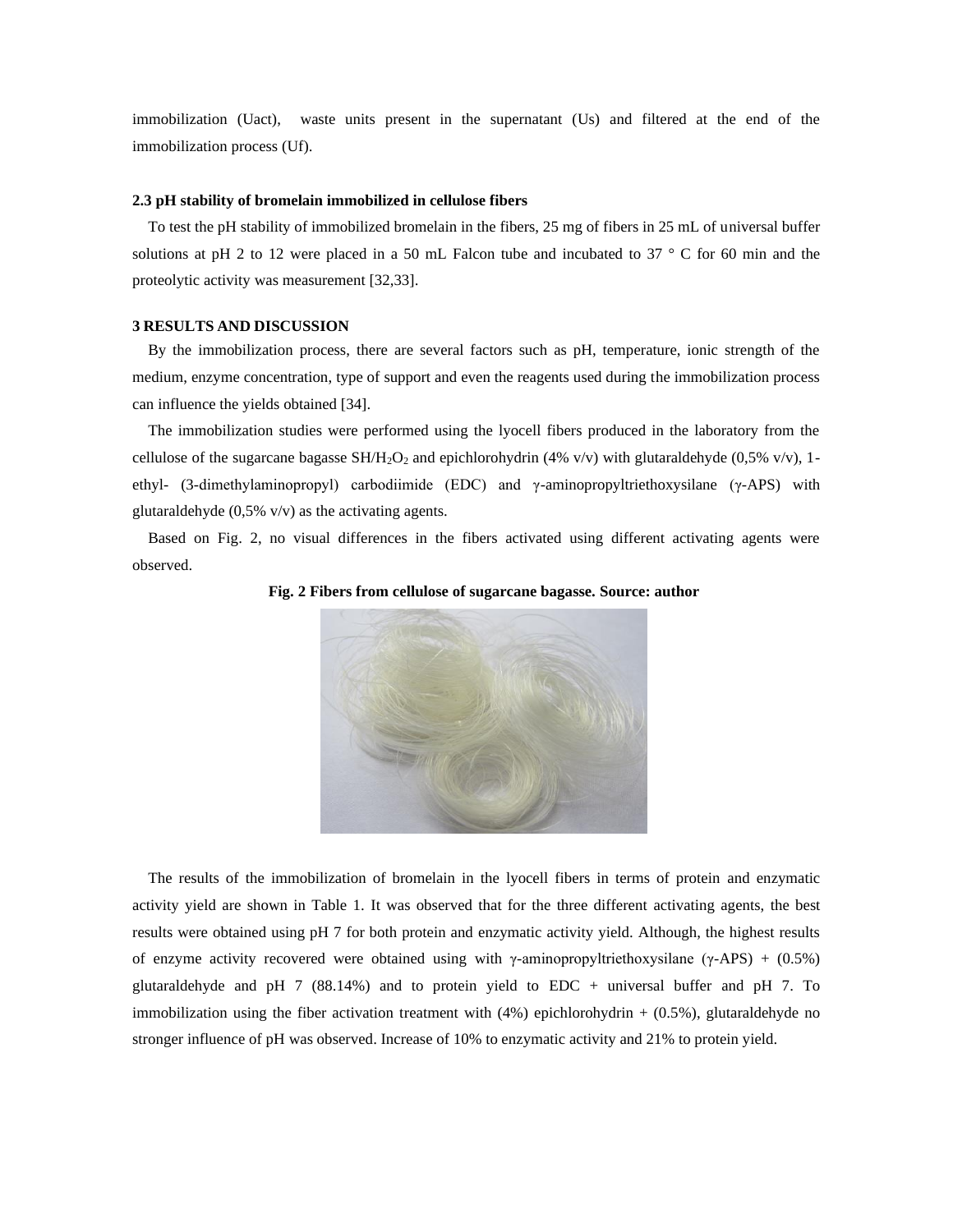| $*IM$          | pH | Protein yield | Enzymatic activity yield |
|----------------|----|---------------|--------------------------|
|                |    | (% )          | (% )                     |
| 1a             | 6  | 44.8          | 50.5                     |
| 1 <sub>b</sub> | 7  | 52.3          | 55.6                     |
| 2a             | 6  | 49.6          | 49.04                    |
| 2 <sub>b</sub> | 7  | 80.0          | 77.0                     |
| 3a             | 6  | 43.43         | 41.11                    |
| 3 <sub>b</sub> | 7  | 68.97         | 88.14                    |

**Table 1 Results of immobilization of bromelain in lyocell fibers produced with cellulose of sugarcane bagasse SH/H2O<sup>2</sup> using different activating agents**

\* Immobilization methods (IM): 1- Treatment with (4%) epichlorohydrin + (0.5%) glutaraldehyde: a) buffer solution pH 6 and b) buffer solution pH 7. 2- Treatment with EDC + universal buffer: a) buffer solution pH 6 and b) buffer solution pH 7. 3- Treatment with (1%) γaminopropyltriethoxysilane (γ-APS) + (0.5%) glutaraldehyde a) buffer solution pH 6 and b) buffer solution pH 7.

The highest pH influence was observed in the treatment with (1%) γ-aminopropyltriethoxysilane (γ-APS) + (0.5%) glutaraldehyde, obtaining an increase of 114% in the enzymatic activity and 58% in the protein yield.

Comparing the difference between protein yield and enzymatic activity yield,  $(4%)$  epichlorohydrin + (0.5%) glutaraldehyde treatment, values of 12.7 and 6.3% to pH 6 and pH 7 respectively, were obtained, these values showing that not all immobilized proteins remained active. Often, until the immobilization processes, the active site of the enzymes can be blocked generating these differences. To bromelain immobilization process using EDC and (1%) γ-APS + (0.5%) glutaraldehyde, the differences indicated that the total immobilized protein in the fiber has catalytic activity and efficient recovery of enzymatic activity of free bromelain was obtained.

The effects of pH on the stability of soluble and immobilized enzymes are shown in Figure 3. Proteolytic activity of bromelain to pH values between 2 to 12, at 37 °C and 60 min was tested.

**Fig. 3 Stability profile to immobilized bromelain to pH 2 to 12 at 37 °C and 60 min**



A peak of activity at pH 7 (0.3031  $\mu$ mol mL<sup>-1</sup> min<sup>-1</sup>) was observed and the bromelain immobilized enzyme was highly stable at pH range 6-8, in this pH range the enzyme may be in charged or neutral form. The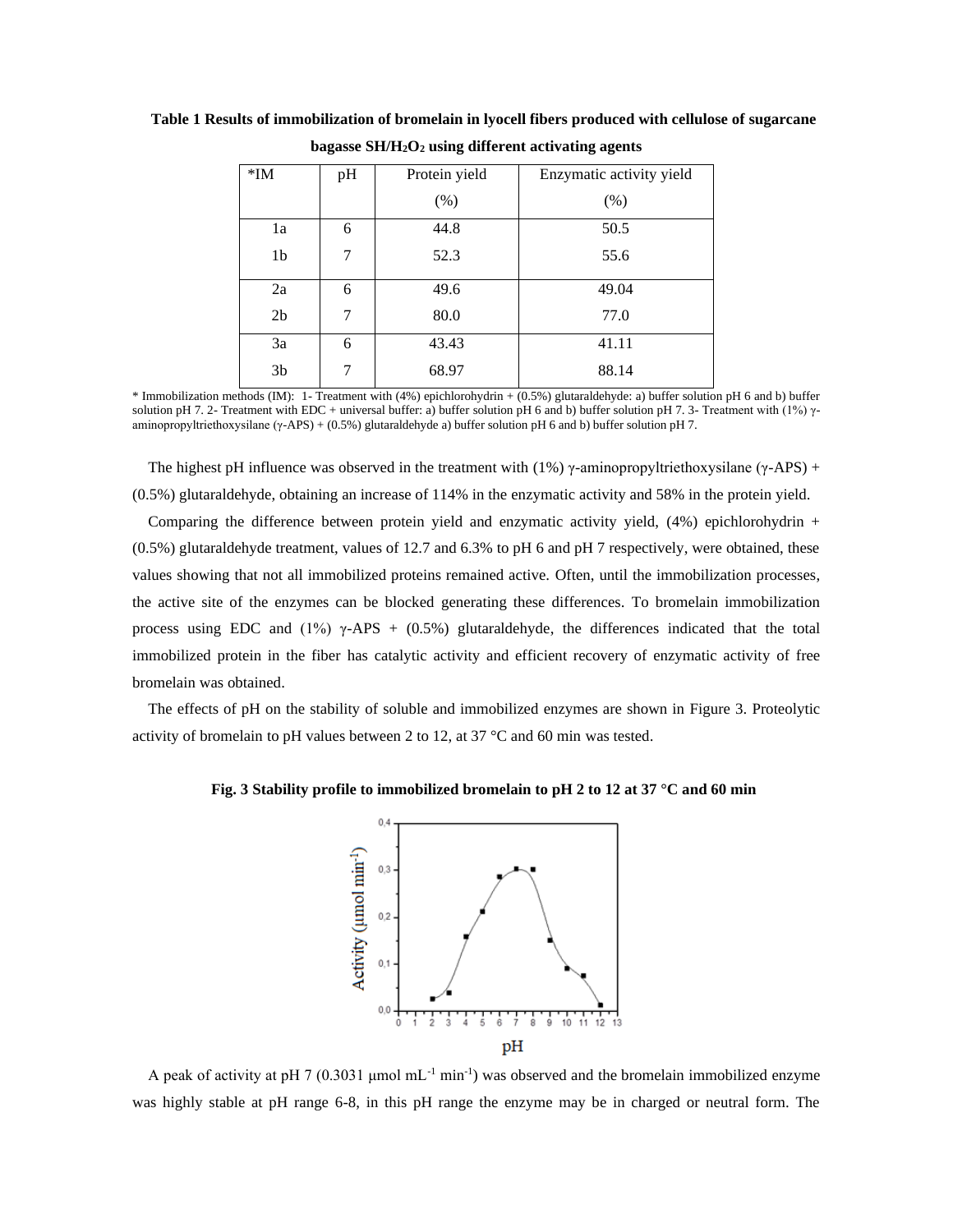equilibrium of the loads is an important factor for the bond of the catalyst to the support to occur [37]. The enzyme remained active during the immobilization process, and the ideal pH value for the immobilization process was 7.0, which also shows that it is within the stability of the enzyme.

# **CONCLUSION**

Use the sugarcane bagasse fibers as a biomaterial for enzymes immobilization has been evaluated in this work and immobilization yield and protein retention were evaluated as parameters to determinate the ability of sugarcane bagasse fibers to immobilize bromelain to be implemented in medical applications. The best results of immobilization of the bromelain enzyme in the fibers were obtained with the activating agent aminopropyltriethoxysilane and glutaraldehyde at pH 7 with values in terms of total proteins of 68.97% and activity of 88.14%. The efficiency of immobilization depends on many parameters as the properties of the enzymes, supports, immobilization method, etc. However, this study and previous studies on immobilization indicated the suitability of use different activating agents for bromelain immobilization in sugarcane bagasse fibers.

# **Conflict of interest**

On behalf of all authors, the corresponding author states that there is no conflict of interest.

#### **REFERENCES**

1. Petrulyte, S., Petrulis D (2011) Modern textiles and biomaterials for healthcare. In: Limited WP (ed) Handbook of Medical Textiles. Cambridge, pp 1–37.

2. Araújo, M., Fangueiro, R., Hong H (2001) Têxteis técnicos na medicina. Aplicações, novos processos e novos produtos. Têxteis Técnicos Materiais do Novo Milénio, 3rd ed. Williams, Ltda.

3. Teo AJT, Mishra A, Park I, et al (2016) Polymeric Biomaterials for Medical Implants and Devices. ACS Biomater Sci Eng 2:454–472[. https://doi.org/10.1021/acsbiomaterials.5b00429.](https://doi.org/10.1021/acsbiomaterials.5b00429)

4. Lima PAL, Resende CX, De Almeida Soares GD, et al (2013) Preparation, characterization and biological test of 3D-scaffolds based on chitosan, fibroin and hydroxyapatite for bone tissue engineering. Mater Sci Eng C 33:3389–3395. [https://doi.org/10.1016/j.msec.2013.04.026.](https://doi.org/10.1016/j.msec.2013.04.026)

5. Furuya DC, Costa SA da, Oliveira RC de, et al (2017) Fibers Obtained from Alginate, Chitosan and Hybrid Used in the Development of Scaffolds. Mater Res 20:377–386. [https://doi.org/10.1590/1980-5373-mr-2016-](https://doi.org/10.1590/1980-5373-mr-2016-0509) [0509.](https://doi.org/10.1590/1980-5373-mr-2016-0509)

6. Thavornyutikarn B, Chantarapanich N, Sitthiseripratip K, et al (2014) Bone tissue engineering scaffolding: computer-aided scaffolding techniques. Prog Biomater 3:61–102[. https://doi.org/10.1007/s40204-014-0026-7.](https://doi.org/10.1007/s40204-014-0026-7)

7. Gokarneshan N (2018) Some Significant Developments in Bandage Fabrics Comparison of Some Commercially available Antimicrobial Agents Evaluation of Antimicrobial Activity. J Nurs Patient Heal Care 1:1–14.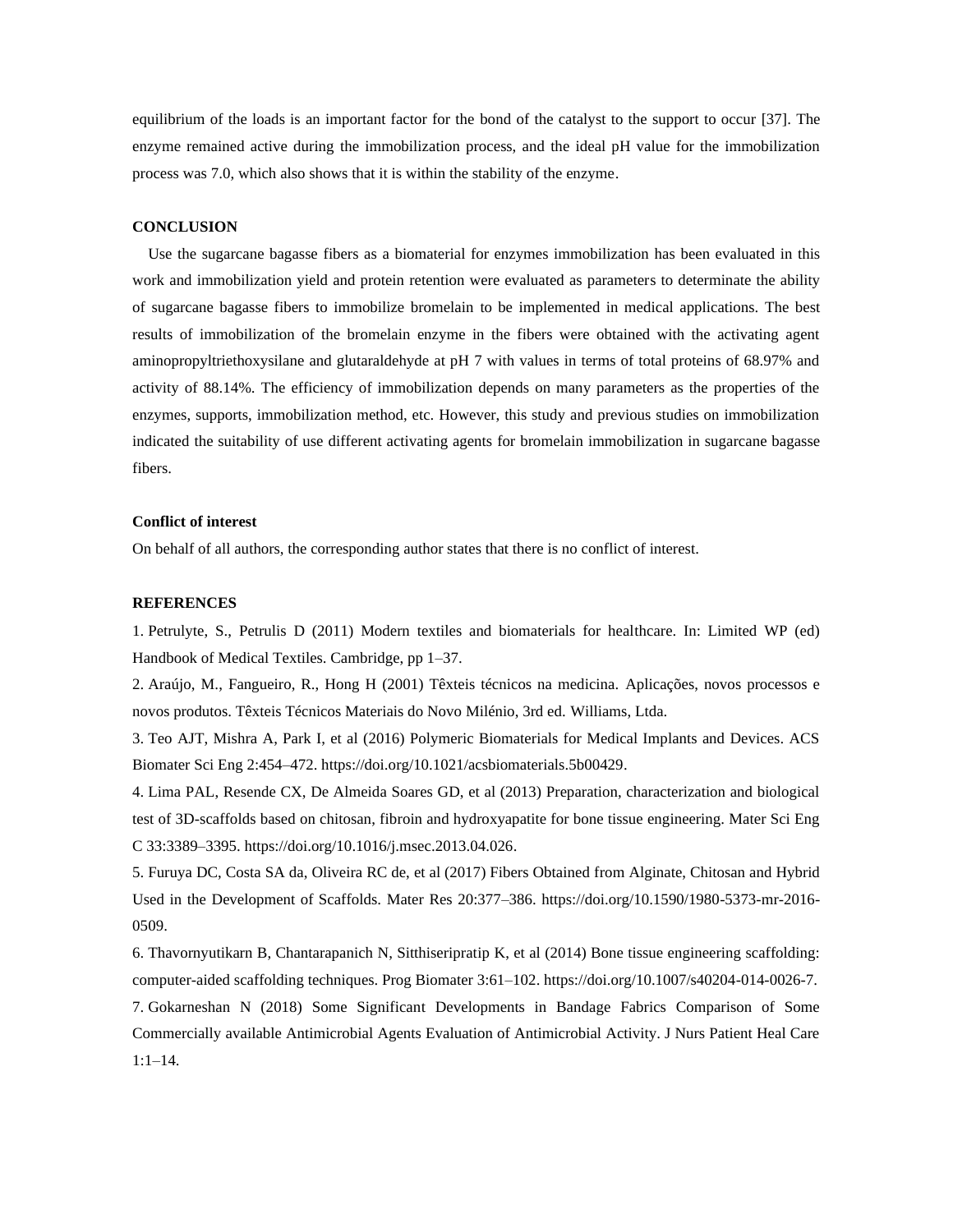8. Pandey A, Soccol CR, Nigam P, Socool V (2000) Biotechnological potential of agro-industrial residues. I: sugarcane bagasse. Bioresour Technol 74:69–80[. https://doi.org/10.1016/S0960-8524\(99\)00142-X.](https://doi.org/10.1016/S0960-8524(99)00142-X)

9. Henrique P, Pereira F, Rosa MDF, et al (2015) Vegetal fibers in polymeric composites: a review. Polímeros 25:9–22.

10. Conab (2019) Acompanhamento da Safra Brasileira. https://www.conab.gov.br/infoagro/safras/cana/boletim-da-safra-de-cana-de-acucar. Accessed 7 May 2019.

11. UDOP "Union of Bioenergy Producers" (2018) Cana-de-açúcar. http://www.udop.com.br/index.php?item=noticias&cod=1138389. Accessed 7 May 2019.

12. Triana O, Leonard M, Saavedra F, et al (1990) Atlas del Bagazo de la caña de azúcar. Cuba-9/GEPLACEA/ ICIDCA, México.

13. Ferraz A (2001) Aplicações da biotecnologia na produção de papel e celulose. In: Lima UA, Aquarone E, Borzani W, Schmidell W (eds) Biotecnologia Industrial, 3rd ed. São Paulo: Edgard Blucher Ltda, pp 465– 484.

14. Santos VT de O, Siqueira G, Milagres AMF, Ferraz A (2018) Role of hemicellulose removal during dilute acid pretreatment on the cellulose accessibility and enzymatic hydrolysis of compositionally diverse sugarcane hybrids. Ind Crops Prod 111:722–730. [https://doi.org/10.1016/j.indcrop.2017.11.053.](https://doi.org/10.1016/j.indcrop.2017.11.053)

15. Leão RM, Miléo PC, Maia JMLL, Luz SM (2017) Environmental and technical feasibility of cellulose nanocrystal manufacturing from sugarcane bagasse. Carbohydr Polym 175:518–529. [https://doi.org/10.1016/j.carbpol.2017.07.087.](https://doi.org/10.1016/j.carbpol.2017.07.087)

16. Machado A da S, Ferraz A (2017) Biological pretreatment of sugarcane bagasse with basidiomycetes producing varied patterns of biodegradation. Bioresour Technol 225:17–22. [https://doi.org/10.1016/j.biortech.2016.11.053.](https://doi.org/10.1016/j.biortech.2016.11.053)

17. Miléo PC, Oliveira MF, Luz SM, et al (2016) Thermal and chemical characterization of sugarcane bagasse cellulose/lignin-reinforced composites. Polym Bull 73:3163–3174. [https://doi.org/10.1007/s00289-](https://doi.org/10.1007/s00289-016-1647-x) [016-1647-x.](https://doi.org/10.1007/s00289-016-1647-x)

18. Costa SM, Costa SA, Pahl R, et al (2013) Textile Fiber Produced from Sugarcane Bagasse Cellulose: an Agro-Industrial Residue. Int J Text Fash Technol 3:15–28.

19. Anselmo Filho P, Badr O (2004) Biomass resources for energy in North-Eastern Brazil. Appl Energy 77:51–67. [https://doi.org/10.1016/S0306-2619\(03\)00095-3.](https://doi.org/10.1016/S0306-2619(03)00095-3)

20. Souza LTA, Veríssimo LAA, João BCP, et al (2017) Imobilização enzimática: princípios fundamentais e tipos de suporte. Biotecnologia Aplicada à Agroindústria, 4th ed. Edgard Blücher Ltda.

21. Kennedy JF, Roig MG (1995) Principles of immobilization of enzymes. In: Handbook of enzyme biotechnology, 3rd ed. Prentice Hall Ellis Harwood, New York, pp 235–310.

22. Gupta P, Maqbool T, Saleemuddin M (2007) Oriented immobilization of stem bromelain via the lone histidine on a metal affinity support. J Mol Catal B Enzym 45:78–83. [https://doi.org/10.1016/j.molcatb.2006.12.002.](https://doi.org/10.1016/j.molcatb.2006.12.002)

23. Fitzhugh DJ, Shan S, Dewhirst MW, Hale LP (2008) Bromelain treatment decreases neutrophil migration to sites of inflammation. Clin Immunol 128:66–74. [https://doi.org/10.1016/j.clim.2008.02.015.](https://doi.org/10.1016/j.clim.2008.02.015)